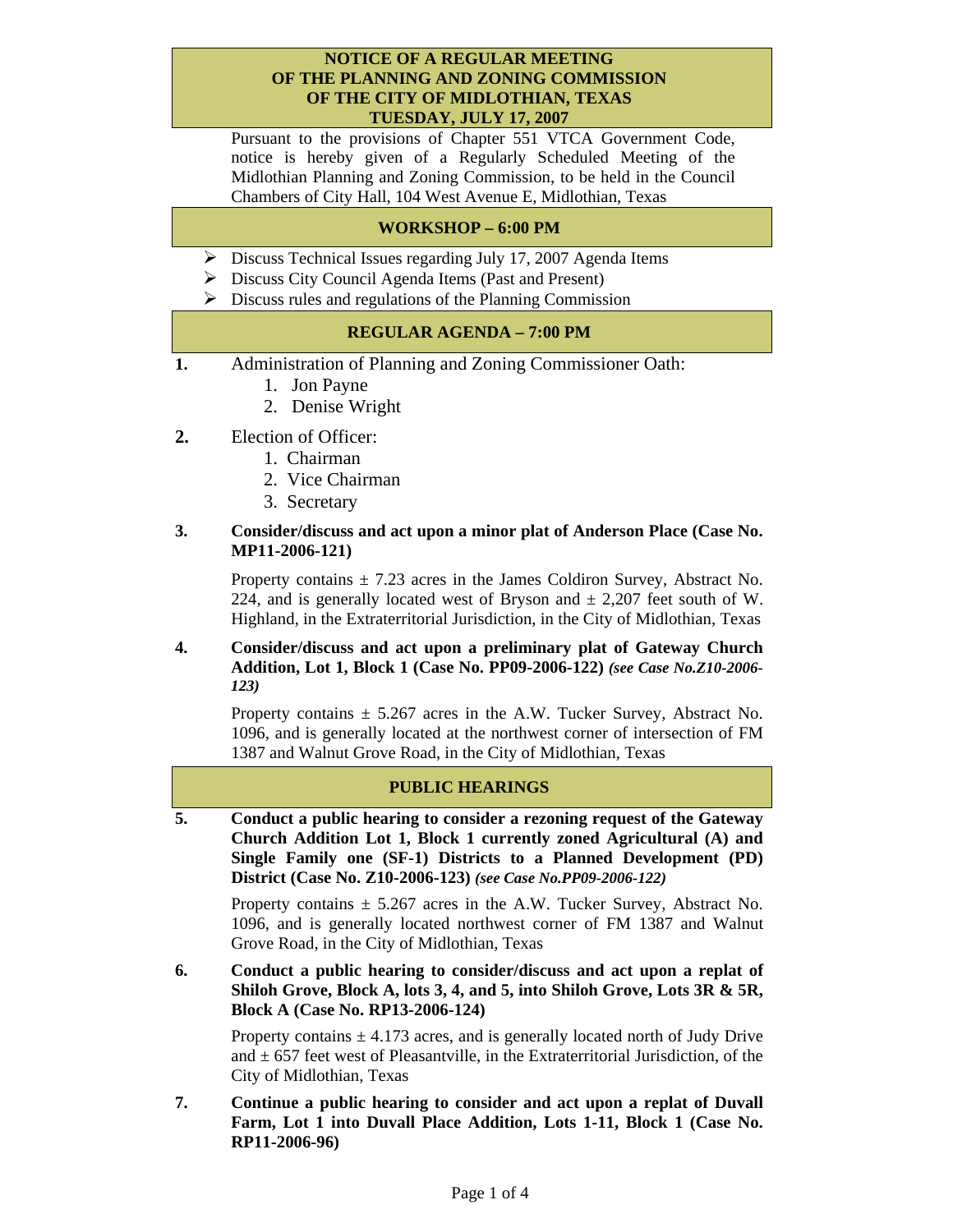# **PUBLIC HEARINGS CONTINUED:**

Property contains  $\pm$  13.698 acres, and is generally located west of Plainview Road and east of Ledgestone Lane, in the Extraterritorial Jurisdiction, of the City of Midlothian, Ellis County, Texas

**8. Continue a public hearing to consider a rezoning request of Original Town, Block 29, Lot 2, currently zoned General Professional (GP) District and requesting a rezone to a Urban Village Planned Development (UVPD) District for general professional office uses (Case No. Z05-2006-99)** 

Property contains  $\pm$  0.158 acres is generally located 236 feet south of West Main Street and west of South 6th Street, in the City of Midlothian, Texas

**9. Conduct a public hearing and act upon a request to amend the current Specific Use Permit (SUP) for Mentzel Addition, Lot 1, Block 1, Ordinance No. 2005-23 (Case No. SUP06-2006-119)** 

The property owner is requesting to amend the current Sign Regulations set forth in SUP Ordinance 2005-23. Property contains  $\pm$  0.198 acres and is generally located west of South 9th Street and 98 feet north of Cemetery Road, in the City of Midlothian, Texas

**10. Continue a public hearing and act upon a rezoning request from Fulson Midlothian Partners, LP on property currently zoned Single Family One (SF-1) and Commercial (C) to a proposed Planned Development (PD) District with residential uses (± 130 acres), Commercial/Community Retail/Multi-family Uses (± 83 acres), Commercial/Community Retail**  uses ( $\pm$  106 acres), Mixed-Use District ( $\pm$  96 acres), and open space ( $\pm$ **127 acres) (Case No. Z07-2006-104)** 

Property contains  $\pm$  560.44 acres, in the J.B. Littlepage Survey, Abstract No. 643, the John Sharkey Survey, Abstract No. 1065, the John Chamblee Survey, Abstract No. 192, Allen Reeves Survey, Abstract No. 939, and the M.E.P. Railroad Company Survey, Abstract No. 761, and is generally located north of US Highway 287 and west of US Highway 67, in the City of Midlothian, Texas

**11. Continue a public hearing and act upon a request to approve a rezoning request of the Redden Tract, currently zoned Single Family Three (SF-3) to a proposed Planned Development (PD) District with residential lot**  sizes ranging from 2,500 to at least  $14,000$  square feet  $(\pm 248.56$  acres), a **mixed-use for retail & office (± 12.02 acres) and an office park (± 38.4 acres) and green open space (Case No. Z06-2006-100)** 

Property contains  $\pm$  299.42 acres, in the C. Jenkins Survey, Abstract No. 555, the C. Jenkins Survey, Abstract No. 456, the W.J. Ely Survey, Abstract No. 1333, B. Monroe Survey, Abstract 700, W.G. Stewart Survey, Abstract No. 1245, and the F.E. Witherspoon Survey, Abstract No. 1188, and is generally located south of FM 1387 and  $\pm 3,150$  feet west of Walnut Grove Road, in the City of Midlothian, Texas

**12. Conduct a public hearing to consider a rezoning request of the Harding G. Calvert Tract currently zoned Agricultural (A) and Single Family Two (SF-2) Districts to a Planned Development (PD) District (Case No. Z09-2006-120)** 

Property contains  $\pm$  106 acres in the Amasa Howell Survey, Abstract No. 525, and is generally located east of F.M. 663 and 218 feet south of Hill Meadow, in the City of Midlothian, Texas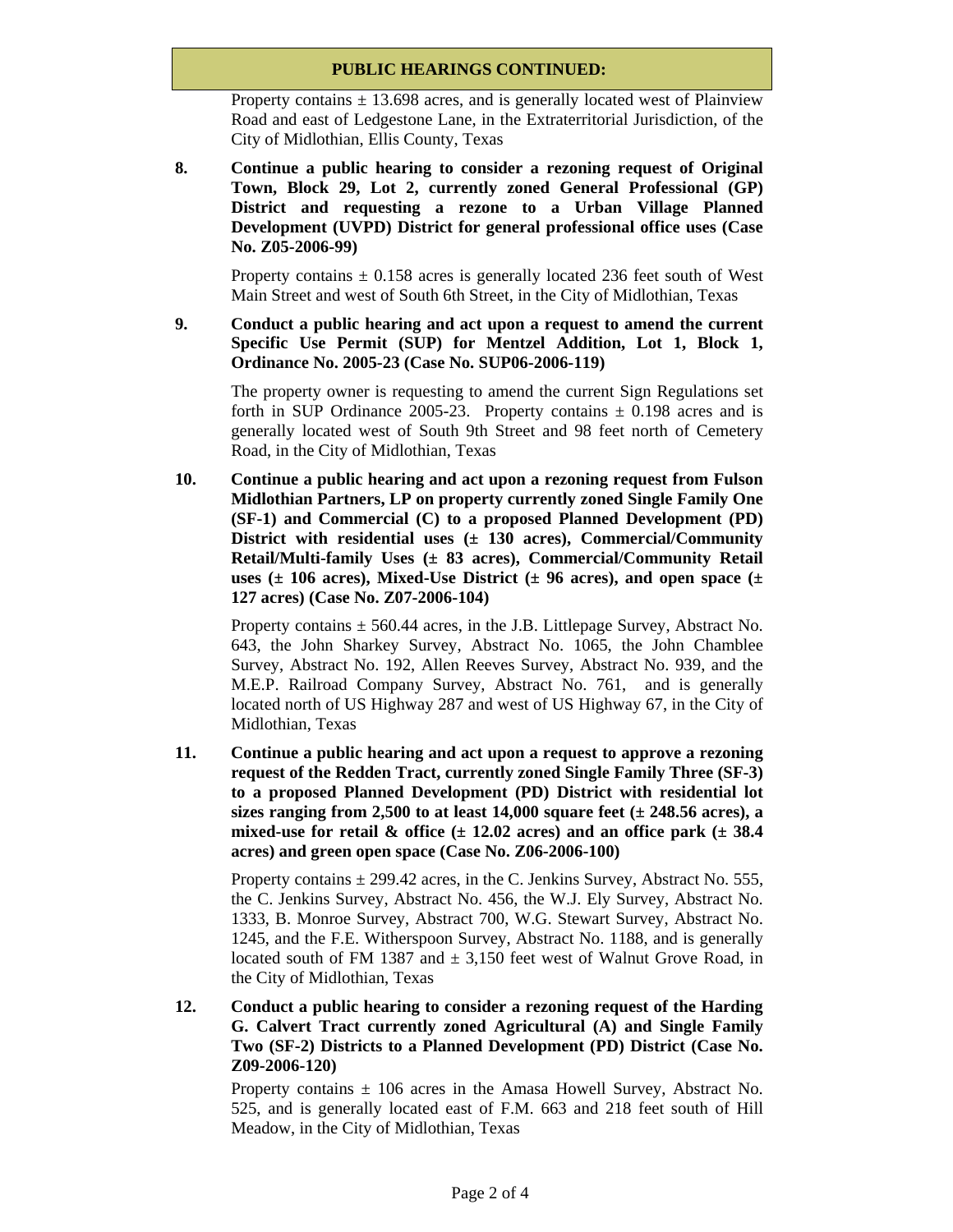## **13. Continue a public hearing and act upon a request to approve a Specific Use Permit (SUP) for Ash grove H-1H (#8H) Gas Well (Case No. SUP09- 2005-129)**

To allow a gas well drilling site on property currently zoned Light Industrial (LI) District. Property contains  $\pm$  4.00 acres, in the Henry K. Hendricks Survey, Abstract No. 485 and is generally located west of U.S. Hwy. 67 and south of Gifco Road, in the City of Midlothian, Texas

# **14. Conduct a public hearing and act upon a request to approve a Specific Use Permit (SUP) for Ash grove H-2H Gas Well (Case No. SUP07-2006- 125)**

To allow a gas well drilling site on property currently zoned Light Industrial (LI) District. Property contains  $\pm$  4.00 acres, in the Henry K. Hendricks Survey, Abstract No. 485 and is generally located west of U.S. Hwy. 67 and south of Gifco Road, in the City of Midlothian, Texas

# **15. Conduct a public hearing and act upon a request to approve a Specific Use Permit (SUP) for Ash grove H-3H Gas Well (Case No. SUP08-2006- 126)**

To allow a gas well drilling site on property currently zoned Light Industrial (LI) District. Property contains  $\pm$  2.00 acres, in the Henry K. Hendricks Survey, Abstract No. 485 and is generally located west of U.S. Hwy. 67 and south of Gifco Road, in the City of Midlothian, Texas

# **16. Conduct a public hearing to consider a rezoning request of MISD Sudith Lane Addition, Lots 1 & 2, Block 1, currently zoned Agricultural (A) District to a General Professional (GP) District (Case No. Z08-2006-114)**  *(see Case No.FP09-2006-117)*

Property contains  $\pm$  91.594 acres in the A.S. Jenkins Survey, Abstract No. 554, and is generally located east of Sudith Lane and  $\pm$  716 feet south of Somerset, in the City of Midlothian, Texas

## **17. Conduct a Public Hearing and act upon an ordinance regarding amendments to the city of Midlothian Zoning Ordinance 89-13, as amended (Case OZ04-2006-115)**

To consider proposed amendments and changes to the City of Midlothian Zoning Ordinance 89-13, as amended: Article 4, Section 4, (Use Table); Article 6, Section 6.4 (Specific Use Permit); and, any other corresponding additions, deletions or changes to various Sections, Articles and Provisions contained in said Zoning Ordinance; and, establishing an effective date

### **18. Conduct a Public Hearing and act upon an ordinance regarding amendments to the city of Midlothian Zoning Ordinance 89-13, as amended (Case OZ05-2006-116)**

To consider proposed amendments and changes to the City of Midlothian Zoning Ordinance 89-13, as amended: Article 5, Section 10-3, (General Professional (GP) District, Area Regulations); Article 5, Section 11-3 (Community Retail (CR) District, Area Regulations); Article 5, Section 13-3 (Commercial (C) District, Area Regulations); and Article 5, Section 14-3 (Light Industrial (LI) District Area Regulations); and, any other corresponding additions, deletions or changes to various Sections, Articles and Provisions contained in said Zoning Ordinance; and, establishing an effective date